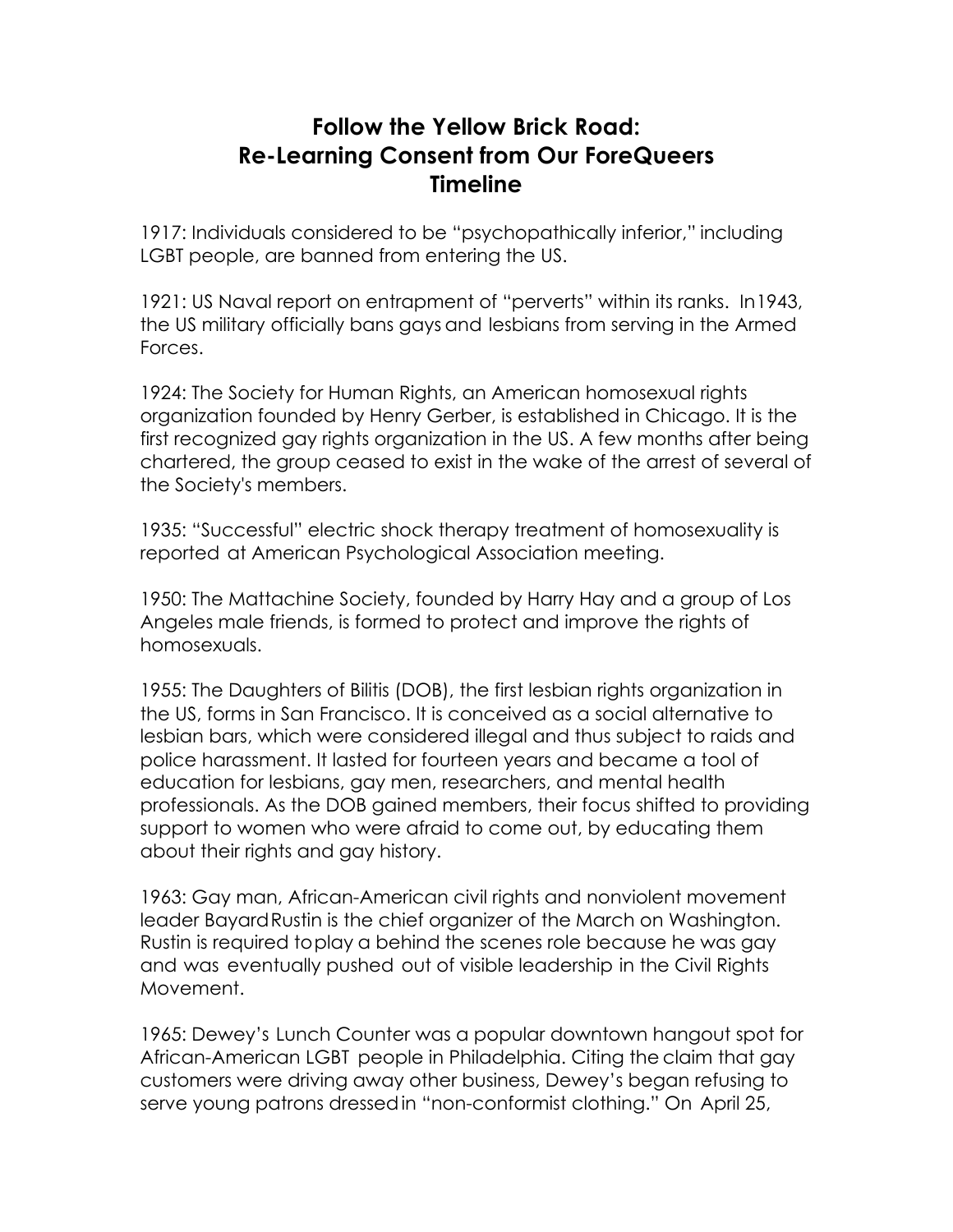more than 150 youth dressed in "non-conformist clothing" protest at Dewey's and are turned away by personnel. During the next week, membersof the Philadelphia African-American LGBT community and Dewey's patrons set upan informational picket line outside the establishment, decryingthe treatment of the transgender youth. On May 2, another sit-in is staged. Dewey's management backed down and promised"an immediate cessation of all indiscriminate denials of service."

1969: The Stonewall Riots occur in New York City. Sparked by Sylvia Rivera, a Puerto Rican drag queen and transgender activist, queer and transgender people fought against the police during a raid on the Stonewall bar. This marked a new phase in the LGBT liberation movement.

1969: The Gay Activists Alliance (GAA) is founded in New York City on December 21, 1969, after the Stonewall riots, by dissident members of the Gay Liberation Front (GLF). Some early members include Jim Owles, Marty Robinson, Kay Lahusen, Arthur Bell, Arthur Evans, Sylivia Rivera, Marsha P. Johnson, Jim Coles and Brenda Howard. The group wanted to form a "single-issue," politically neutral group with the goal to "secure basic human rights, dignity and freedom for all gay people."

1970: Sylvia Rivera and Marsha P. Johnson, found Street Transvestite Action Revolutionaries (STAR) in New York City. The group was formed as a result of gay activist groups' failure to include transgender rights in their actions. The members of STAR fought for the civil rights of transgendered people, as well as provided them with social services support. Rivera and Johnson also created S.T.A.R. House in the East Village, which provided housing and services for homeless trans youth.

Between1970 and 1989: More than twenty states repeal their anti-sodomy laws.

1973: The American Psychiatric Association removes homosexuality from its list of mental illnesses. The same year, "ego-dystonichomosexuality" which many considered to be simply a new name to house the same prejudice, is added to the list. Finally in 1986, the diagnosis was removed entirely.

1974: Elaine Noble becomes the first openly gayperson elected to state office in the United States, when she wins a seat in the Massachusetts state legislature.

1974: Reverend Delores Jackson co-founds Salsa Soul Sisters in New York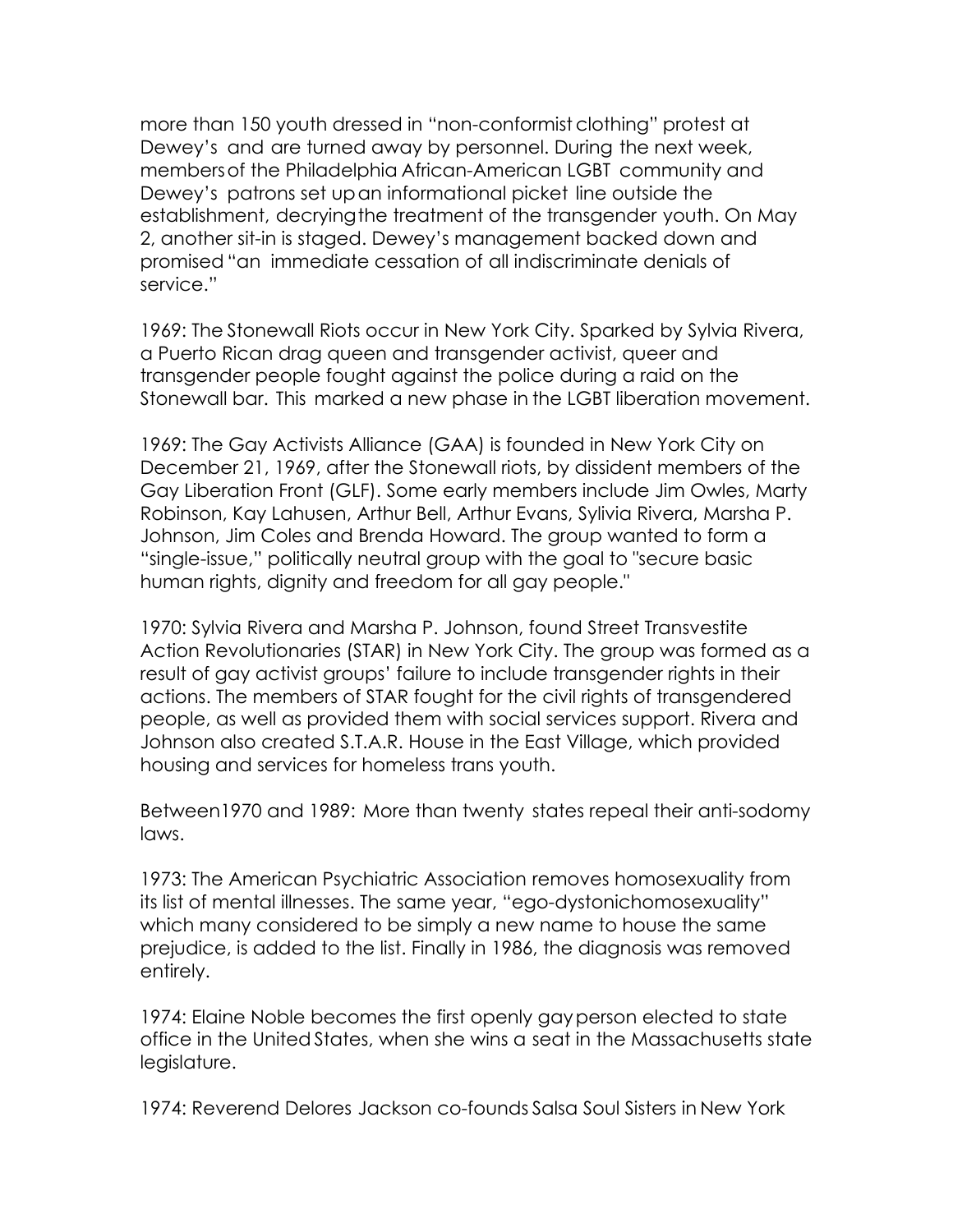City. It is the first organization for out women of color in New York City. Salsa Soul Sisters is later renamed African Ancestral Lesbians United for Societal Change.

1975: Society of Janus, a mixed gender SM support and social group, is founded by Cynthia Slater. This group still exists.

1976: Cardea was formed as part of an outreach effort by Janus to attract more women. The original intention was for Cardea to be a women's "rap group" and an entry way to Janus. After the group disbands a core group of members form Samois.

1978-1979: The beginning of the "Lesbian Sex Wars," the feminist anti-porn movement vs. SM women. Many feminists of the anti-porn movement worked to keep SM Lesbians out of feminist bookstores, conferences and meeting places, including the Women's Building in San Francisco. Some lesbian feminists viewed BDSM as violence and battery against women, the result of unresolved sexual abuse issues, a disease, and even rape.

1978: Gay activist Harvey Milk is elected to the San Francisco Board of Supervisors. Milk was the lead sponsor of a successful ordinance that outlawed discrimination based on sexual orientation, one of the first and most encompassing in the nation. Ten months after taking office, he and Mayor George Mascone are murdered in City Hall.

1978: Samois is founded by members of Cardea and defines itself as "a lesbian feminist s/m organization."

1979: The Spiritual Conference for Radical Faeries is organized by Harry Hay and his lover John Burnside, along with Los Angeles activist Don Kilhefner and Jungian therapist Mitch Walker. After the conference, Radical Faeries continues as a movement, a loosely affiliated worldwide network of people seeking to reject "hetero-imitation" and redefine queer identity through spirituality. The movement has expanded in tandem with the larger gay rights movement, challenging commercialization and patriarchal aspects of modern LGBT life while celebrating pagan constructs and rituals. Faeries tend to be fiercely independent, antiestablishment, and community-focused.

1979: The Sisters of Perpetual Indulgence, a small group of gay men in San Francisco begin wearing the attire of nuns in visible situations using high camp to draw attention to social conflicts and problems in the Castro District. Since then, the Sisters have grown throughout the US and are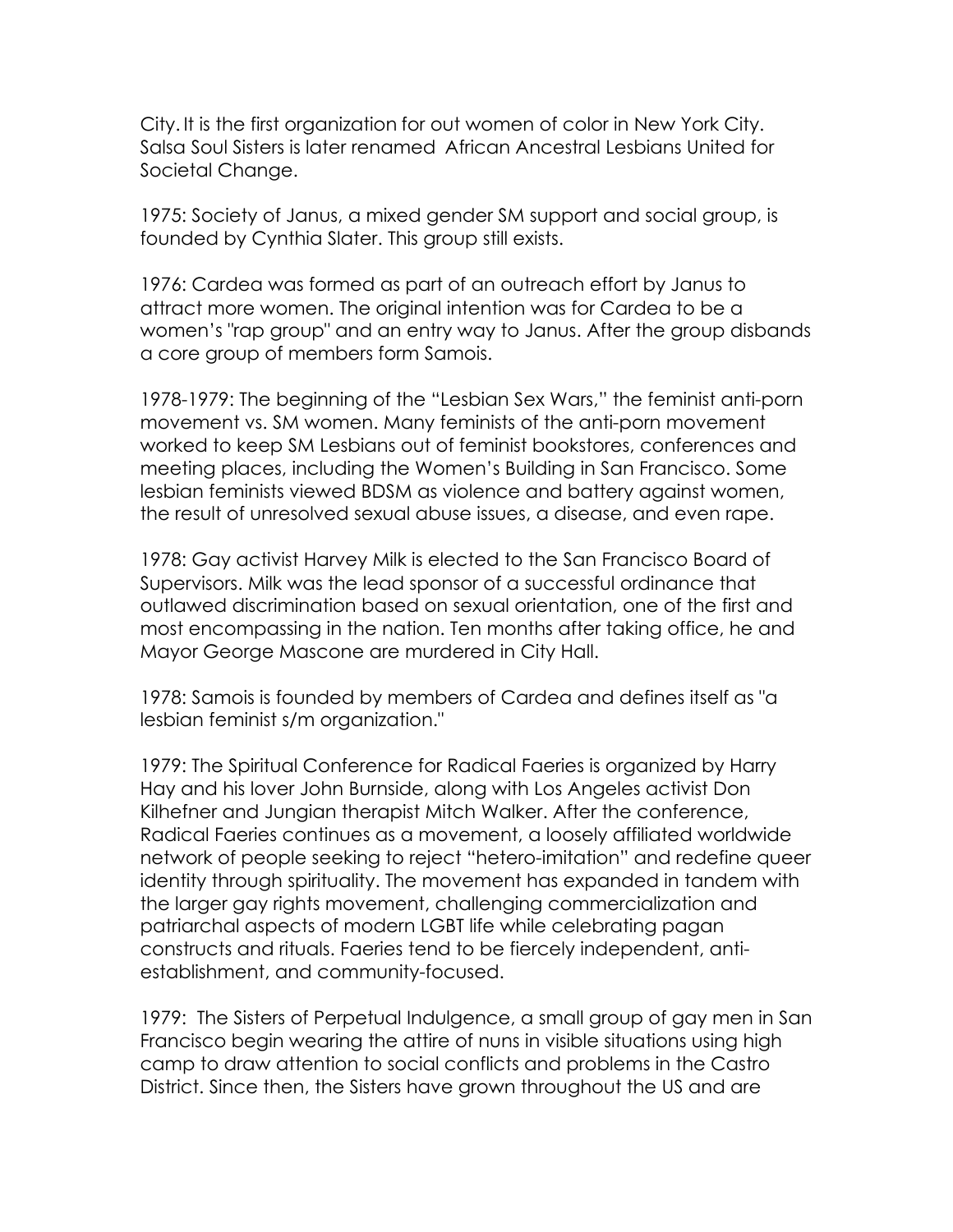currently organized as an international network of orders, which are mostly non-profit charity organizations that raise money for AIDS, LGBT-related causes, and mainstream community service organizations, while promoting safer sex and educating others about the harmful effects of drug use and other risky behaviors.

1979: The National March on Washington for Lesbianand Gay Rights was a large political rally that took place in Washington D.C. on October 14, 1979. The first such march on Washington, it drew 100,000 gay men and lesbians to demand equal civil rights.

1979: Lesbian and Gay Asian Alliance is founded in part to address the impact of racism on gay and lesbian Asian Pacific American communities.

1980:"Gender Identity Disorder" is added to the list ofmental illnesses.

1980: The National Organization of Women passed a resolution condemning S/M.

1982: "Gay cancer" rumors create fear and prejudice. Sisters of Perpetual Indulgence Registered Nurses, Sister Florence Nightmare and Sister Roz Erection, join with a team of Sisters and medical professionals to create *Play Fair!*, the first safer sex pamphlet to use plain sex-positive language, practical advice, and humor.

1983: Researchers discover the Human Immunodeficiency Virus (HIV) that causes AIDS.

1983: David Stein of Gay Male S/M Activists (GMSMA) first uses the phrase "Safe, Sane and Consensual" as a part of the organization's statement of identity and purpose in the Annual Report of the GMSMA.

1984: The Outcasts are founded in San Francisco. The group calls for all the "faggot-identified dykes, bisexuals, transsexuals and other weirdos and perverts who wanted a more inclusively defined organization to gather together." In 1985, they began promoting safer sex.

1987: National Latino(a) Lesbian and Gay Activists is created, later renamed Latino(a) Lesbian and Gay Organization (LLEGO).

1988: The Minneapolis Native American community hosts the first Two Spirit Gathering. Since then, over 300 people have attended the gathering in locales including Montreal, Quebec; Vancouver, British Columbia; Kansas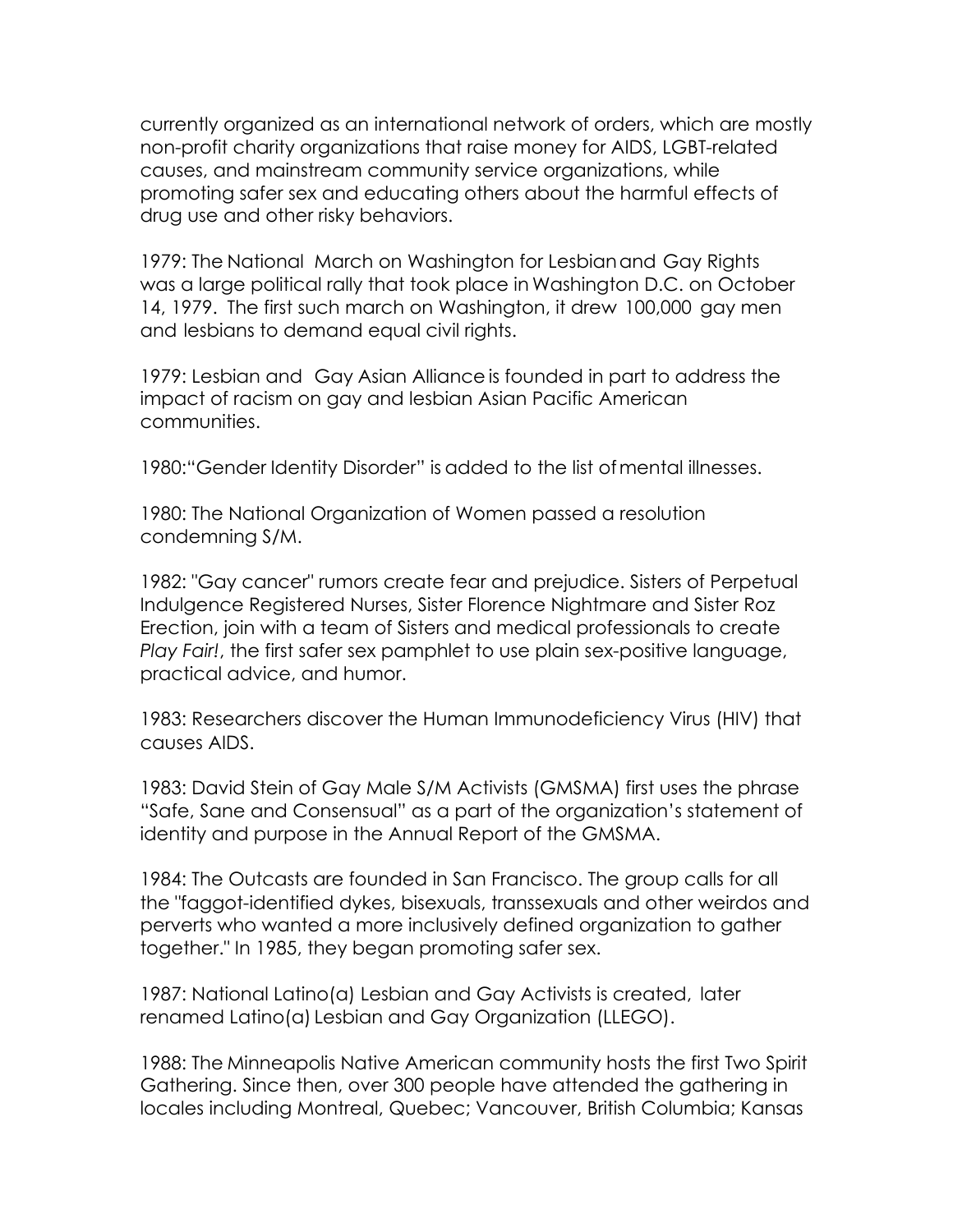City, Kansas; Eugene, Oregon; Tucson, Arizona; San Jose, California; and Butte, Montana.

1990: Policies restricting immigration of lesbian and gay individuals to the US are rescinded.

1990: The Americans with Disabilities Act passes banning discrimination based on dis/ability. After a long history of discrimination and exclusion under broader immigration policies, this established equal opportunity for employment, transportation, telecommunications, public accommodations and the state and federal government's services. As part of the ADA exclusion clause, transgender individuals are not included in the non-discrimination policy.

1991: Sister of Perpetual Indulgence, Sister Roma!, introduces her STOP the Violence Campaign in reaction to the rise of violence in the streets, especially hate crimes. A window placard system is devised to mark safe homes to run to in the instance of an attack or the threat of an attack. The Order distributed window signs and whistles in the various neighborhoods and districts of San Francisco as well as on college campuses.

1997: The Exiles began taking applications for membership. The club defines itself as a social and educational group open to "all women who are over 18 years of age, and who have a personal and positive interest in S/M play or fantasy with other women. The Exiles currently have about 200 members. Their history is archived at the Leather Archives & Museum in Chicago.

1999: The Sisters hostess several benefits at the Power Exchange sex club and Castlebar S&M space raising sex positive spirits and lots of needed money for local charities.

1998: Matthew Shepardis brutally murdered—beaten and left tied to a fence for 18 hours—outside of Laramie, Wyoming. Nationwidevigils and demonstrations ensue.

2002: The Sylvia Rivera Law Project (SRLP), a legal aid organization based in New York City that serves transgender, intersex and gender nonconforming people, is formed by attorney and transgender civil rights activist, Dean Spade. SRLP works to guarantee that all people are free to self-determine their gender identity and expression, regardless of income or race, and without facing harassment, discrimination, or violence.